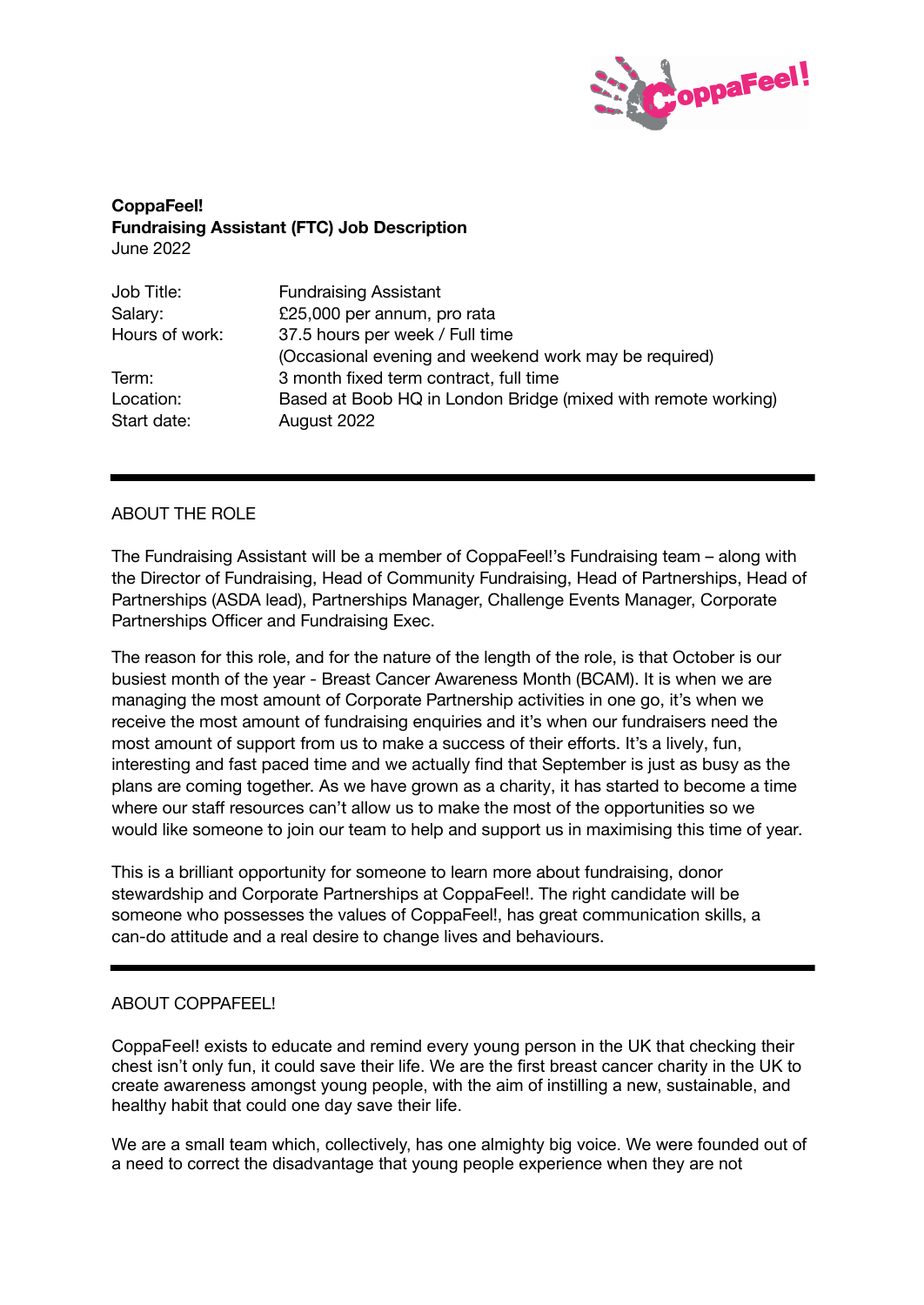

represented in or cannot see themselves reflected in the work of other organisations working in this space. That means that many young people are diagnosed late, or die from this disease. Our team is driven to change this.

CoppaFeel! is about more than discovering a cancer diagnosis. It's about empowering everyone to be proactive about their health and body, as well as their outlook on life. It's about knowing your boobs; knowing that if you do find something, you know what to do and if found early, you have many options. Put simply, breast cancer does not need to be detected late, and as long as we are here and continue to be supported by people like you, we will do all we can do to make sure that this doesn't continue to happen.

# POSITION IN ORGANISATION

- Reports to Lucy Jackson, Head of Partnerships Asda
- Will work closely with Challenge Events Manager, Partnerships Manager, Corporate Partnerships Officer and Fundraising Exec
- Sits within the Fundraising team

# DUTIES AND RESPONSIBILITIES

## **Supporter care of CoppaFeel! fundraisers/donors**

- Thank supporters and donors in a timely manner
- Sending fundraising packs
- Help to manage the incoming fundraising enquiries

## **Events fundraising**

- To represent us at our Fundraising events as needed to steward event participants
- To help with the coordination of materials pre and post CoppaFeel! events
- To assist in logistics planning
- To assist in coordination of volunteers pre and during event
- To motivate and steward events fundraisers by phone, email, social media and any face-to-face events as necessary to help them reach their fundraising targets

## **Corporate Partnerships**

- To support with the deliverables required by our Partners for BCAM
- Help to manage the enquiries from potential new partners
- Complete research and due diligence checks on partners
- To source gifts to thank our partners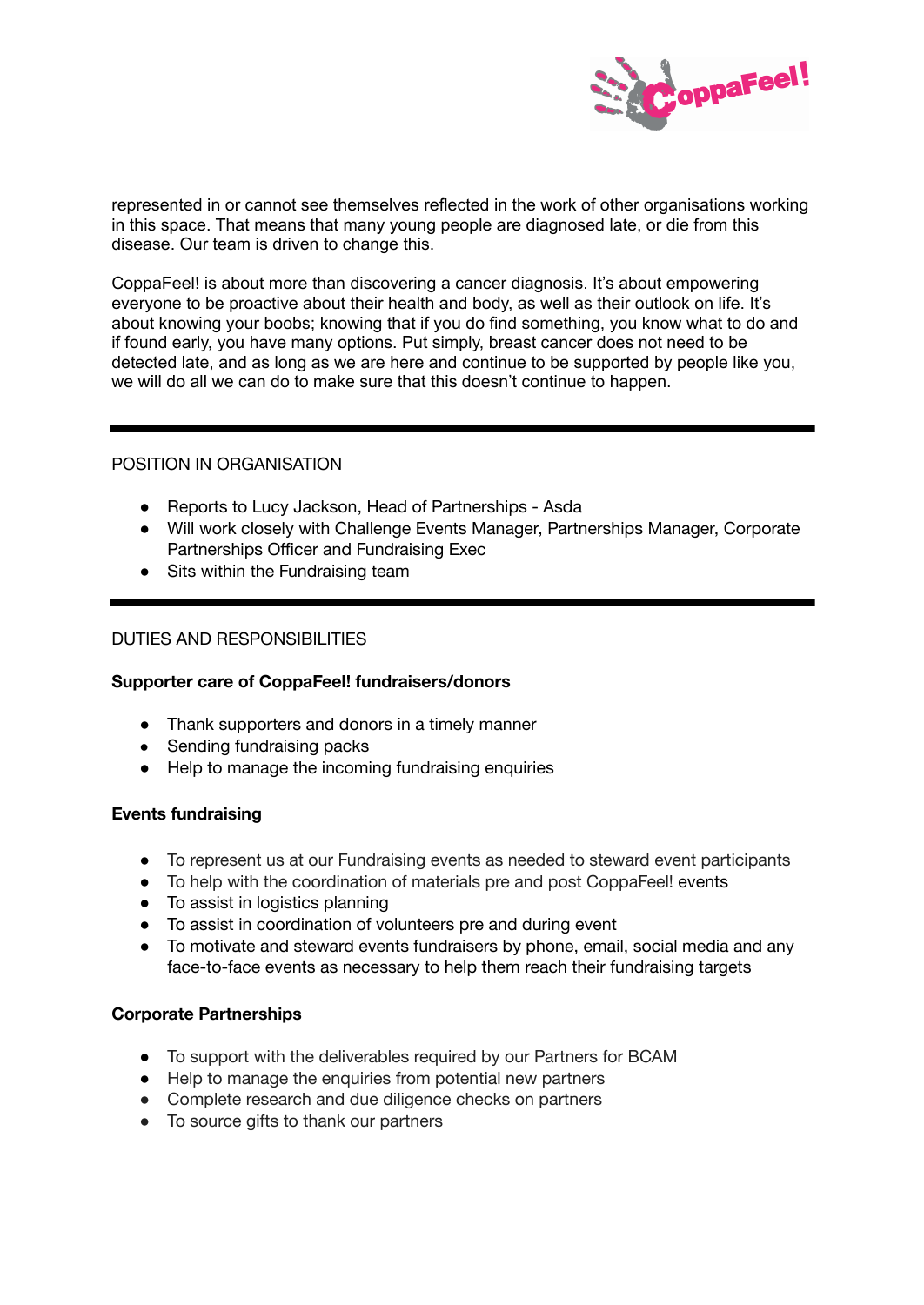

## **General role responsibilities**

- Assisting with the day to day running of CoppaFeel!'s fundraising programmes with administrative duties, such as; keeping the database and volunteering platforms up to date and coordinating fundraising materials stock and fulfilment
- To maintain and monitor donor consent from fundraisers and website enquiries to keep CoppaFeel! communications in line with GDPR regulations
- To support the Fundraising Team wherever needed on projects that we have committed to for 2022

# SKILLS, KNOWLEDGE, PERSONAL ATTRIBUTES

- Great organisational skills
- Great time management skills
- Ability to work effectively with colleagues at all levels across the department and organisation
- Ability to plan and meet deadlines
- Comfortable meeting new people and building rapports
- Good initiative with a hunger to learn

# GENERAL DUTIES OF A COPPAFEEL! TEAM MEMBER

- To work harmoniously and effectively with colleagues
- To participate, as appropriate, in staff forums and meetings
- To adhere to CoppaFeel!'s Policies and Procedures
- To be flexible with working hours and be willing to work weekend hours where appropriate (i.e. fundraising events)
- To carry out other tasks as required by the CEO & Director of Fundraising from time to time

# HOW TO APPLY

Please complete the application form on our website, submitting your CV with a covering letter explaining why you'd make a great candidate for this role.

Applications will close on Monday 27th June at 9am with interviews taking place during w/c 4th July. Please let us know if you have any accessibility requirements or need any adjustments for interview.